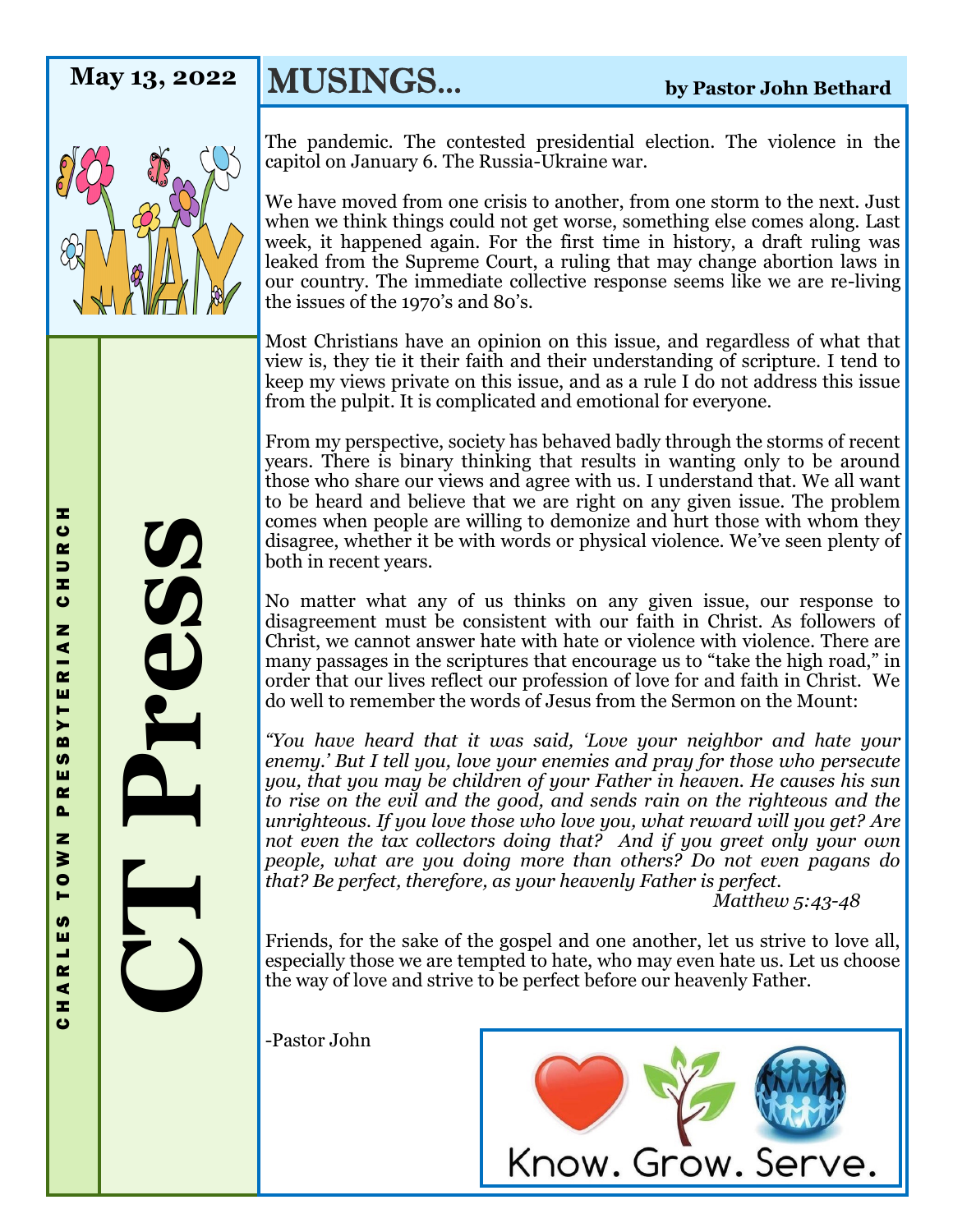Charles Town Presbyterian Children, Youth, and Family Ministries

# Kid's Group!

Sunday, May 15th: No Kids Group! (Garth is on vacation)

Any questions, please feel free to contact Garth Steven-Jennings (304-725-5316 or garthstevensjennings@ctpres.org.

## **NEW MEMBERS CLASS**

#### **Sunday, May 29th, 2022 at 9:00am**

#### *Are you new to Charles Town Presbyterian Church? Do you want to learn more about your faith? Would you like to consider uniting with CTPC in membership?*

If you answered "yes" to any of the above questions, then please consider attending the New Members Class on Sunday, May 29th, in Room 114 (parlor). During the class we will cover what it means to be a Christian, who we are as a church at CTPC, and why it's important to unite with a congregation. To sign up, please fill out the information below, and we'll plan on seeing you on the 29th of May.

Those wishing to unite in membership will be able to meet with church elders immediately following the class and will be introduced to the congregation during the worship service on Sunday, June 5th, at 10:30am.

You may sign up by filling out below and placing in the offering plate, dropping off at church office, calling or emailing church office (304-725-5316 or ctpres@ctpres.org).

Name: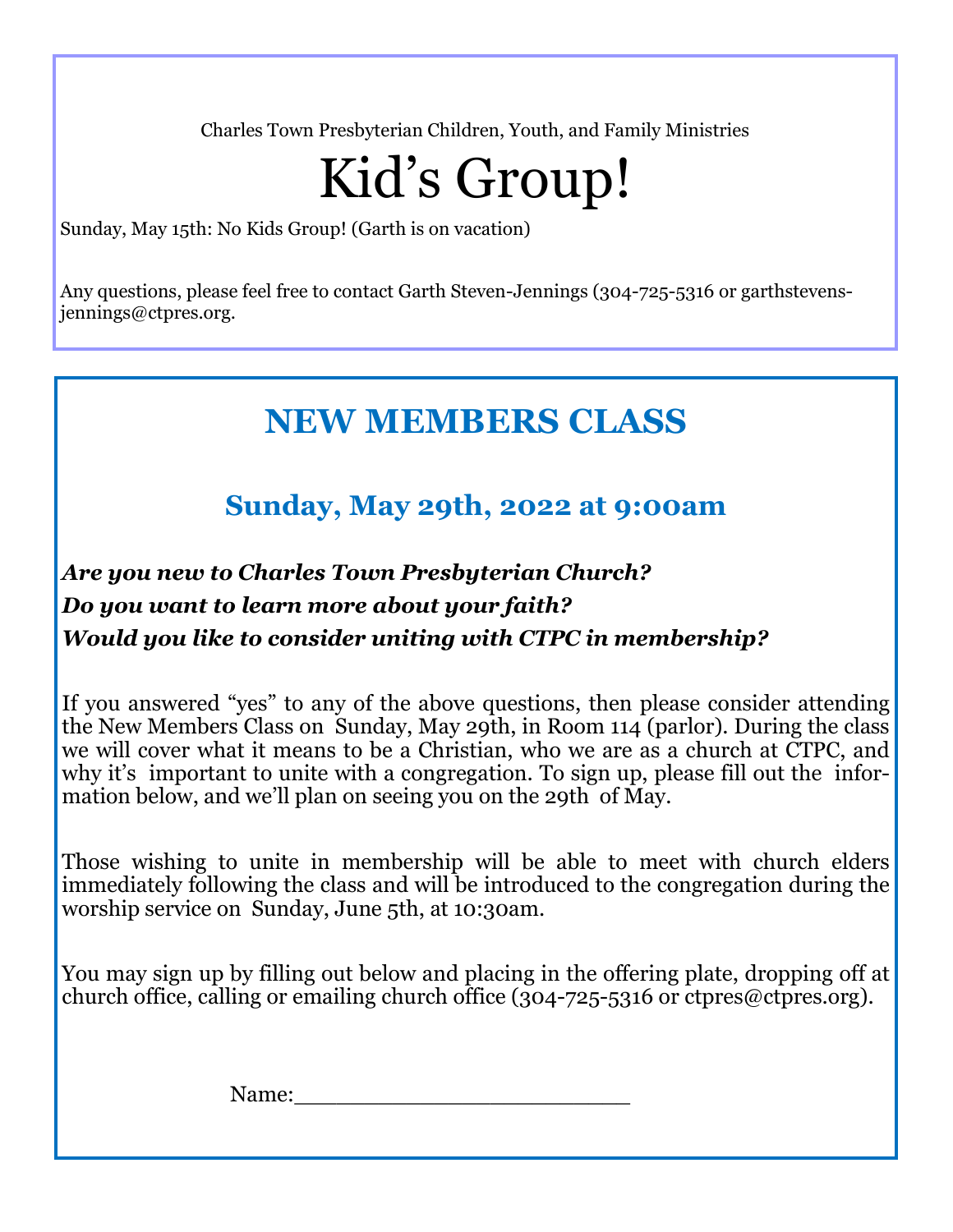#### Celebrations this week  **Sunday @ CTPC** 10:30am-Worship Celebration FaceBook **Birthdays** Sara Flower For a complete listing of all of the Abby Duncan Jimmy Low church activities, please click [here.](http://www.ctpres.org/events-calendar) J.P. Burns **Anniversaries**  John Fanjoy Vincent & Beth Pugh Donate **VISA**



Yokefellows **BBQ Pork dinner.** Get your tickets now from any Yokefellow and plan to join us on Saturday, June 11th, 4:30-7:00 pm, for fresh pork BBQ, slaw, mac & cheese, baked bean, desserts, and drinks provided. Tickets: \$15.00 adults; \$7.00 children under 12 years; Free children under 3 years. Proceeds from the dinner will be used to offset repairs to the fellowship hall roof.

**The Congregational Nominating Committee** has begun work on securing nominees for elders, deacons, trustees, and at-large members for next year's nominating committee. If you have suggestions for persons the CNC might consider, please be sure to speak with Sue Flanagan, Hoyle Fulbright, Diane Mayhew, David Weil or Patsy White.

**CTPC computer security advice** from the Communicating with Technology Committee:

Be mindful of emails that may look like they come from our church (or someone else you know). You can practice safe computing with these tips:

- 1. Check the sender of the email. For example, the only emails you will ever get from the church are from staff: rkaetzel@ctpres.org, jbethard@ctpres.org, garthstevensjennings@ctpres.org, and our general office email, ctpres@ctpres.org.
- 2. Check for spelling and grammatical oddities -usually a good sign of a phishing email. Again, using the church as an example, if you get an email from one of the names in the first point, but it ends @ctpc.org, it's not from the church! When in doubt, delete without opening!
- 3. Does the email indicate some "urgency" to the request? This too is preying on those who at the stress of the moment reading the email, may click to resolve the issue - don't. Contact the person you know and verify the request is legitimate.
- 4. A recent scam in many communities is someone pretending to be the pastor asking for help on behalf of someone else, often in the form of gift cards. Pastor John NEVER does this. The originating email usually has a spelling error or domain name similar to ours, but isn't from us. For any of these situations, either delete the email or if your email has a "report spam" or "report phishing", select those options instead.
- Committee Chair, Roger Snook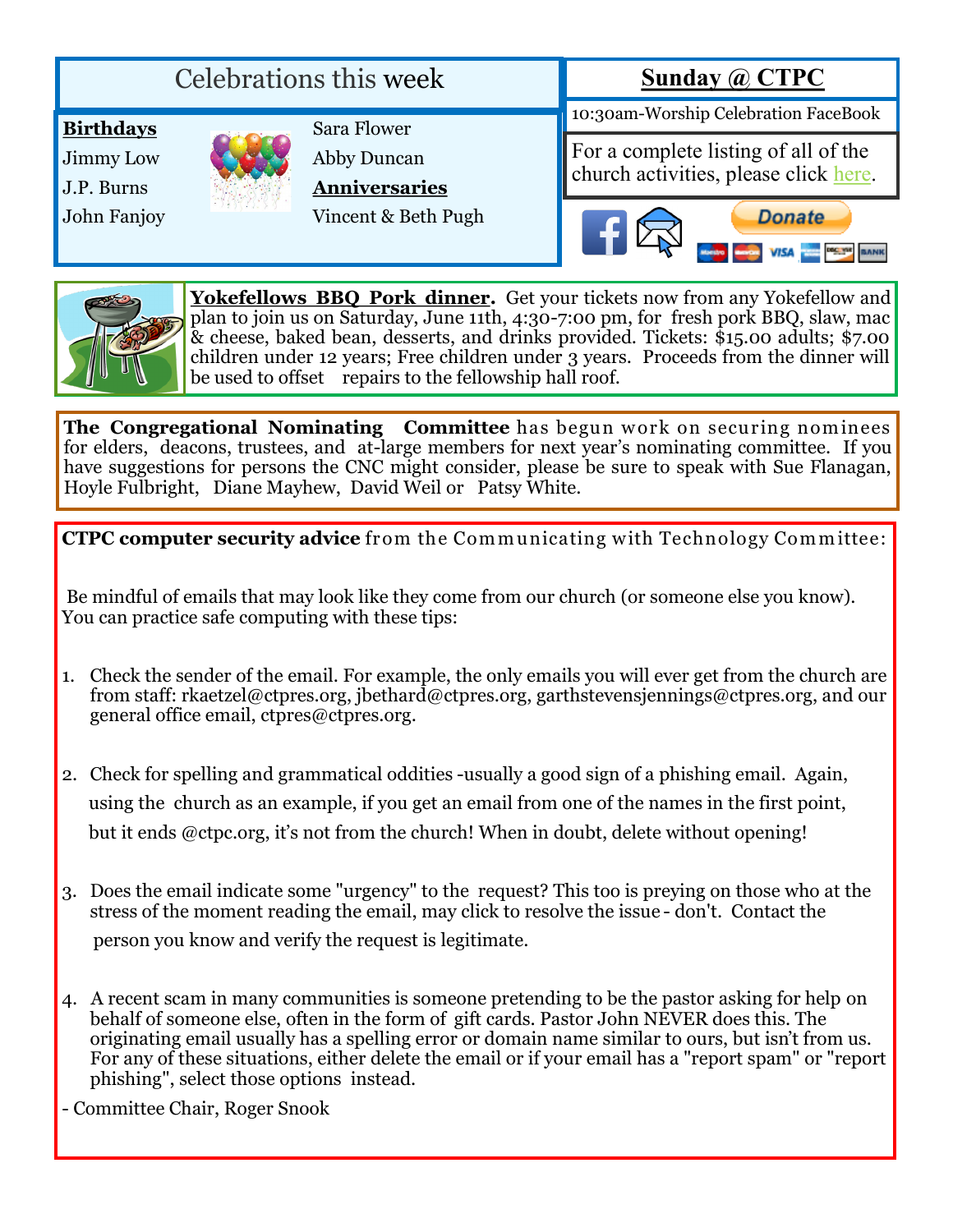

Charles Town Presbyterian Church is hosting the local walk for World Vision's "Global 6K for Water" at 9:00 am on Saturday, May 21 beginning at the church parking lot. Six kilometers is the average distance many people in the developing world must walk to obtain clean water. Their team name is

**Charles Town Water Walkers** with a motto of "We walk for water, not on water." World Vision's motto is "Every step you take is one they won't have to." If you would like to join the group for a good cause and get a little exercise at the same time, you can register at [https://](https://global6k.worldvision.org) [global6k.worldvision.org](https://global6k.worldvision.org) . Your \$50 registration (\$25 for children) provides water for one individual, FOR LIFE! If you personally are unable to walk but would like to sponsor someone, you can do that also at the website. Please consider joining the group to provide a pipeline for an entire village!

Mission and Outreach is looking for pictures to use on June the 18th for downtown Charles Town Days. We hope to have a table with a picture display of how we Know, Grow and Serve. We also will have a craft for kids as well as have a bag with candy kisses and a Bible verse. Please go through your pictures and send them to Diane Mayhew or Patsy White. This will be a fun day to be downtown as well as let the community know what we are doing at CTPC. Thanks!

**Be the Light!** Be sure to check out the updated bulletin board outside the sanctuary." Be the light" lightening bugs are all over the place!

The First Saturday of the month meal schedule for our Friendship meals is almost complete!

June 4th: Worship team July 2nd: Ruth and Gary Scott August 6th: Deacons September 3rd: Choirs October 1st: George Tabb and Jason Mullens<br>November 5th: Yokefellow's Sunday school class Yokefellow's Sunday school class December 3rd: ???? Can you be the light this month?



Thanks to all who have contributed to cooking and helping serve. This is a local mission that would be impossible without so many hearts and hands. Patsy White, Mission and Outreach Team

Life Line Screening, the nation's leading provider of preventive health screenings, will **SCREENING** Life Line ( offer affordable, non-invasive and painless health screenings at Charles Town Presbyter-The Power of Prevention ian Church on Tuesday, July 5, 2022. A package of five screenings to identify risk for stroke, heart disease and other chronic conditions will be offered:

**Carotid Artery Screening (Plaque)**. An ultrasound is perform ed to screen the carotid arteries (a pair of blood vessels in the neck that deliver blood to your brain) for buildup of fatty plaque. This buildup, called atherosclerosis, is one of the leading causes of stroke.

**Peripheral Arterial Disease Screening.** An Ankle-Brachial Index (ABI) test is performed using blood pressure cuffs on the arms and legs. It is important to screen for PAD because it increases the risk of coronary artery disease, heart attack, or stroke.<sup>1</sup>

**Abdominal Aortic Aneurysm (AAA).** An ultrasound is perform ed to screen the abdom inal aorta for the presence of an enlargement or aneurysm. AAA can lead to a ruptured aortic artery, which is a serious medical emergency.

**Atrial Fibrillation.** A 6-lead electrocardiogram (EKG) is performed by placing sensors on the arms and legs to screen for Atrial Fibrillation. AFib can lead to blood clots, stroke, and heart failure, and other heart-related complications.<sup>2</sup> **Osteoporosis Risk.** An ultrasound is performed to measure the shin bone for abnormal bone mass density. This can help assess the risk of osteoporosis, a disease where bones become weak and brittle.

These 5 vital screenings take 60-90 minutes to complete. Register by calling toll free 1-888-653-6441, text the word "circle" to 797979 or online at [https://llsa.social/HS](https://llsa.social/HSC)